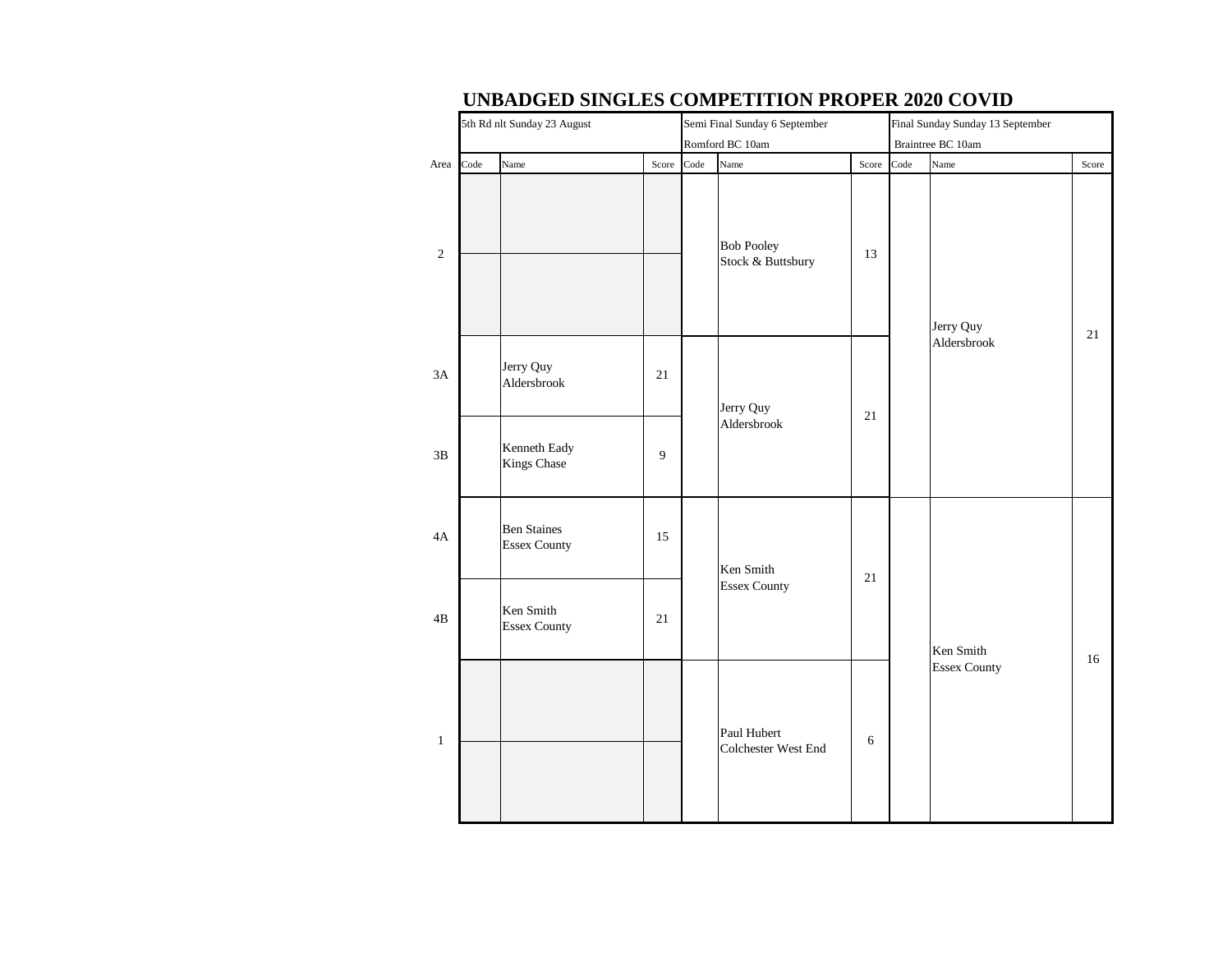# **UNBADGED SINGLES AREA 1**

| 1st Rd nlt Sunday 26 July  |                        | 2nd Rd nlt Sunday 2 August |                                           | 3rd Rd nlt Sunday 9 August |      |                                                     | 4th Rd nlt Sunday 16 August |                     |                     |            | 5th Rd nlt Sunday 23 August |                                    |       |  |
|----------------------------|------------------------|----------------------------|-------------------------------------------|----------------------------|------|-----------------------------------------------------|-----------------------------|---------------------|---------------------|------------|-----------------------------|------------------------------------|-------|--|
| Contact No                 | Name                   | Score                      | Name                                      | Score                      | Code | Name                                                | Score                       | Code                | Name                | Score Code |                             | Name                               | Score |  |
| 01206793642                |                        |                            | <b>Brian Dack</b><br>Three Clubs          |                            |      | Derek Emms                                          | 10                          |                     |                     |            |                             |                                    | W/O   |  |
| 07856768802                |                        |                            | Derek Emms<br>Wivenhoe                    | W/O                        |      | Wivenhoe                                            |                             |                     | Paul Hubert         | 21         |                             |                                    |       |  |
| 01206321670                |                        |                            | Paul Hubert<br><b>Colchester West End</b> | 21                         |      | Paul Hubert                                         | 21                          |                     | Colchester West End |            |                             |                                    |       |  |
| 01206735959                |                        |                            | Gavin Miklaucich<br>Mersea Island         | 14                         |      | Colchester West End                                 |                             |                     |                     |            |                             | Paul Hubert<br>Colchester West End |       |  |
| 01255421986<br>07889924541 | M Pratchett<br>S Jones | W/O                        | S Jones<br>Clacton on Sea                 | 14                         |      | Philip Helps<br>3                                   |                             | Mike May<br>Bocking |                     |            |                             |                                    |       |  |
| 01255675137                |                        |                            | Philip Helps<br>Frinton                   | 21                         |      | Frinton                                             |                             |                     |                     |            |                             |                                    |       |  |
| 07376884846                |                        |                            | T Hatley<br>Frinton                       | 11                         |      | Mike May                                            | 21                          |                     |                     | 17         |                             |                                    |       |  |
| 01376349012                |                        |                            | Mike May<br><b>Bocking</b>                | 21                         |      | Bocking                                             |                             |                     |                     |            |                             |                                    |       |  |
| 07376387443                |                        |                            | <b>Richard Fribbens</b><br>Clacton on Sea | 21                         |      | Richard Fribbens                                    |                             |                     |                     |            |                             |                                    |       |  |
| 07739392547                |                        |                            | <b>Stuart Tyler</b><br>Clacton            | 19                         |      | Clacton on Sea                                      | 18                          |                     | Peter Pushman       |            |                             |                                    |       |  |
| 01621868851                |                        |                            | Graham Heard<br>Tiptree                   | 20                         |      | Peter Pushman                                       |                             |                     | Woods               |            |                             |                                    |       |  |
| 01206863854                |                        |                            | Peter Pushman<br>Woods                    | 21                         |      | Woods                                               | 21                          |                     |                     |            |                             | Stephen Howard                     |       |  |
| 07552717626                |                        |                            | Stephen Howard<br>Silver End              | W/O                        |      | Stephen Howard<br>Silver End<br>J Gibson<br>Clacton |                             |                     |                     |            |                             | Silver End                         |       |  |
| 07527178182                |                        |                            | Matt Lace<br><b>Colchester WE</b>         |                            |      |                                                     | 21                          |                     | Stephen Howard      |            |                             |                                    |       |  |
| 07921626210                |                        |                            | C Waite<br>Elsenham                       | 15                         |      |                                                     |                             |                     | Silver End          | W/O        |                             |                                    |       |  |
| 01255434234                |                        |                            | J Gibson<br>Clacton                       | 21                         |      |                                                     | 16                          |                     |                     |            |                             |                                    |       |  |

Area winner enters Semi-Final as No. 1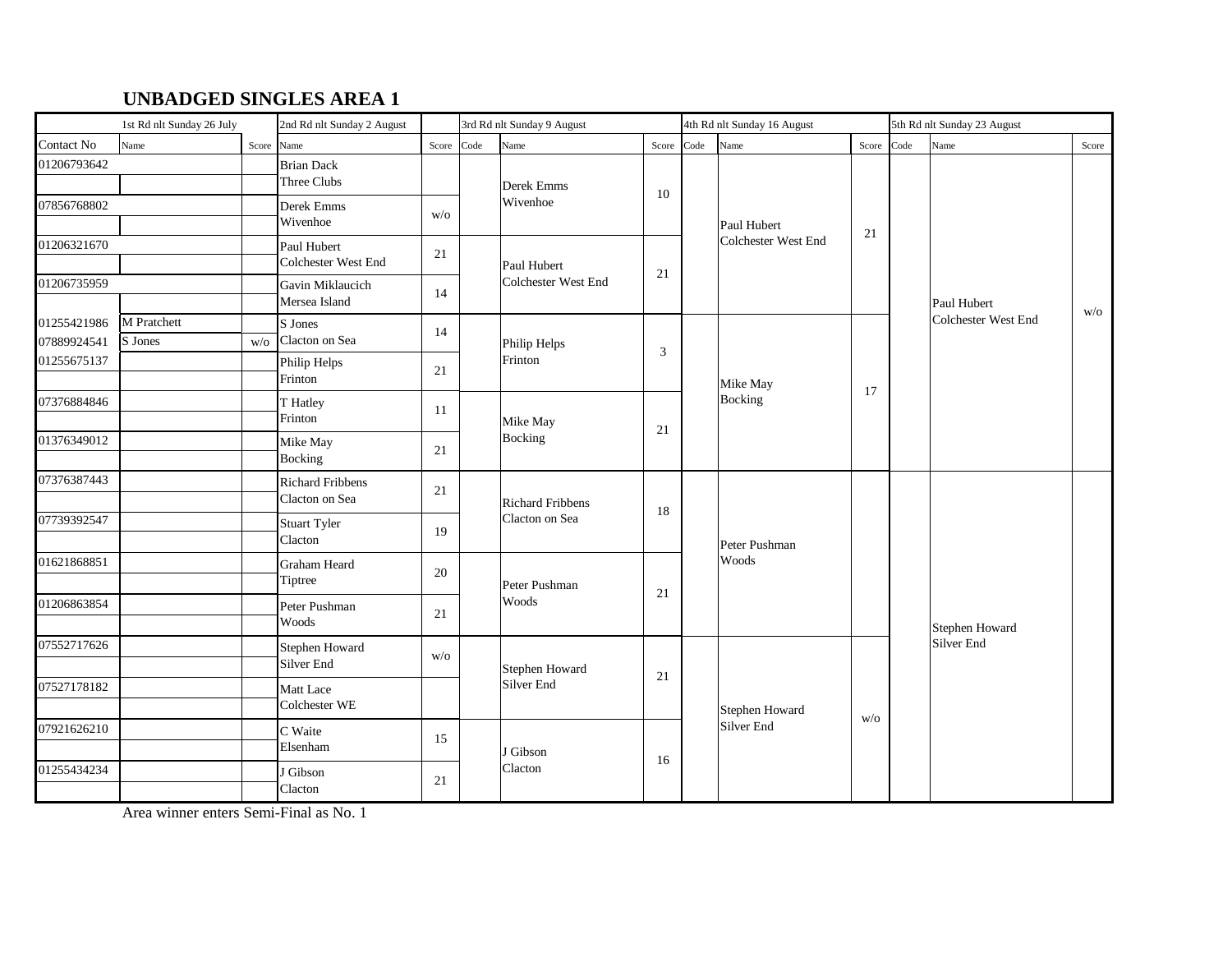## **UNBADGED SINGLES AREA 2**

|             | 1st Rd nlt Sun 26 July | 2nd Rd nlt Sunday 2 August |                      | 3rd Rd nlt Sunday 9 August |                   |                     | 4th Rd nlt Sunday 16 August |  |                                        |            | 5th Rd nlt Sunday 23 August |                       |       |
|-------------|------------------------|----------------------------|----------------------|----------------------------|-------------------|---------------------|-----------------------------|--|----------------------------------------|------------|-----------------------------|-----------------------|-------|
| Contact No  | Name                   |                            | Score Name           | Score                      |                   | Name                | Score                       |  | Name                                   | Score Code |                             | Name                  | Score |
| 01245226182 | $P$ Fabb               | 21                         | Peter Fabb           | 21                         |                   |                     |                             |  |                                        |            |                             |                       |       |
| 07707688990 | Mark Townsend          | 13                         | Danbury              |                            |                   | Peter Fabb          | 21                          |  |                                        |            |                             |                       |       |
| 01245401319 |                        |                            | S Chandler           | 20                         |                   | Danbury             |                             |  |                                        |            |                             | Peter Fabb<br>Danbury |       |
|             |                        |                            | <b>Stock</b>         |                            |                   |                     |                             |  | Peter Fabb                             | 21         |                             |                       |       |
| 01245325266 | <b>John Paveley</b>    |                            | <b>Gary Mitchell</b> | $\overline{4}$             |                   |                     |                             |  | Danbury                                |            |                             |                       |       |
| 01277365129 | G Mitchell             | W/O                        | Ingatestone          |                            |                   | P Martin            | 6                           |  |                                        |            |                             |                       |       |
| 01277840804 |                        |                            | P Martin             | 21                         |                   | Stock               |                             |  |                                        |            |                             |                       |       |
|             |                        |                            | <b>Stock</b>         |                            |                   |                     |                             |  |                                        |            |                             |                       | 11    |
| 07710287306 | D Rowe                 | 13                         | John Snell           | 12                         |                   |                     |                             |  | Phil Mitchell<br><b>Great Baddow</b>   |            |                             |                       |       |
| 01277352719 | J Snell                | 21                         | Ingatestone          |                            |                   | Phil Mitchell       | 21                          |  |                                        | 10         |                             |                       |       |
| 07454819405 | M Hughes               | 13                         | Phil Mitchell        | 21                         |                   | <b>Great Baddow</b> |                             |  |                                        |            |                             |                       |       |
| 01245476621 | P Mitchell             | 21                         | <b>Great Baddow</b>  |                            |                   |                     |                             |  |                                        |            |                             |                       |       |
| 07747841611 | <b>Brian Hyland</b>    |                            | Dennis Heavin        | W/O                        |                   | Dennis Heavin       |                             |  |                                        |            |                             |                       |       |
| 02085297801 | Dennis Heavin          | W/O                        | Silverthorn          |                            |                   |                     | 19                          |  |                                        |            |                             |                       |       |
| 07899984800 |                        |                            | Jeff Jones           |                            |                   | Silverthorn         |                             |  |                                        |            |                             |                       |       |
|             |                        |                            | <b>Stock</b>         |                            |                   |                     |                             |  |                                        |            |                             |                       |       |
| 01277659996 | <b>Bob Pooley</b>      | 21                         | <b>Bob Pooley</b>    | 21                         | <b>Bob Pooley</b> |                     |                             |  |                                        |            |                             |                       |       |
| 01277525785 | D Beattie              | 17                         | Stock & Buttsbury    |                            |                   | 21                  |                             |  |                                        |            |                             |                       |       |
| 01376342336 | D Vann                 | 13                         | Alistair Majewski    | 8                          |                   | Stock & Buttsbury   |                             |  | <b>Bob Pooley</b><br>Stock & Buttsbury | 21         |                             |                       |       |
| 01277650856 | Alistair Majewski      | 21                         | Stock & Butsbury     |                            |                   |                     |                             |  |                                        |            |                             |                       |       |
| 07840841566 | Ben Parks              | -19                        | Patrick Ruddy        | 21                         |                   |                     |                             |  |                                        |            |                             |                       |       |
| 01245473677 | P Ruddy                | 21                         | <b>Great Baddow</b>  |                            |                   | Patrick Ruddy       | 18                          |  |                                        |            |                             |                       |       |
| 07730005130 |                        |                            | Alan Greenham        | 8                          |                   | <b>Great Baddow</b> |                             |  |                                        |            |                             |                       |       |
|             |                        |                            | Harlow               |                            |                   |                     |                             |  |                                        |            |                             | <b>Bob Pooley</b>     |       |
| 01277631747 | <b>Brian Norris</b>    | 17                         | <b>Mark Janes</b>    | 21                         |                   |                     |                             |  |                                        |            |                             | Stock & Buttsbury     | 21    |
| 07514659021 | M Janes                | 21                         | Chelmsford           |                            |                   | <b>Mark Janes</b>   | 21                          |  |                                        |            |                             |                       |       |
| 07789961144 | K Neale                | 9                          | <b>Bill Wright</b>   |                            |                   | Chelmsford          |                             |  |                                        |            |                             |                       |       |
| 01621772514 | <b>B</b> Wright        | 21                         | Southminster         | 3                          |                   |                     |                             |  | <b>Mark Janes</b>                      |            |                             |                       |       |
| 01245260872 |                        |                            | Peter Revell         | 17                         |                   |                     |                             |  | Chelmsford                             | 17         |                             |                       |       |
|             |                        |                            | Writtle              |                            |                   | P Gladwell          |                             |  |                                        |            |                             |                       |       |
| 07896086031 |                        |                            | P Gladwell           |                            |                   | Falcon              | 15                          |  |                                        |            |                             |                       |       |
|             |                        |                            | Falcon               | 21                         |                   |                     |                             |  |                                        |            |                             |                       |       |

Area winner enters Semi-Final as No. 2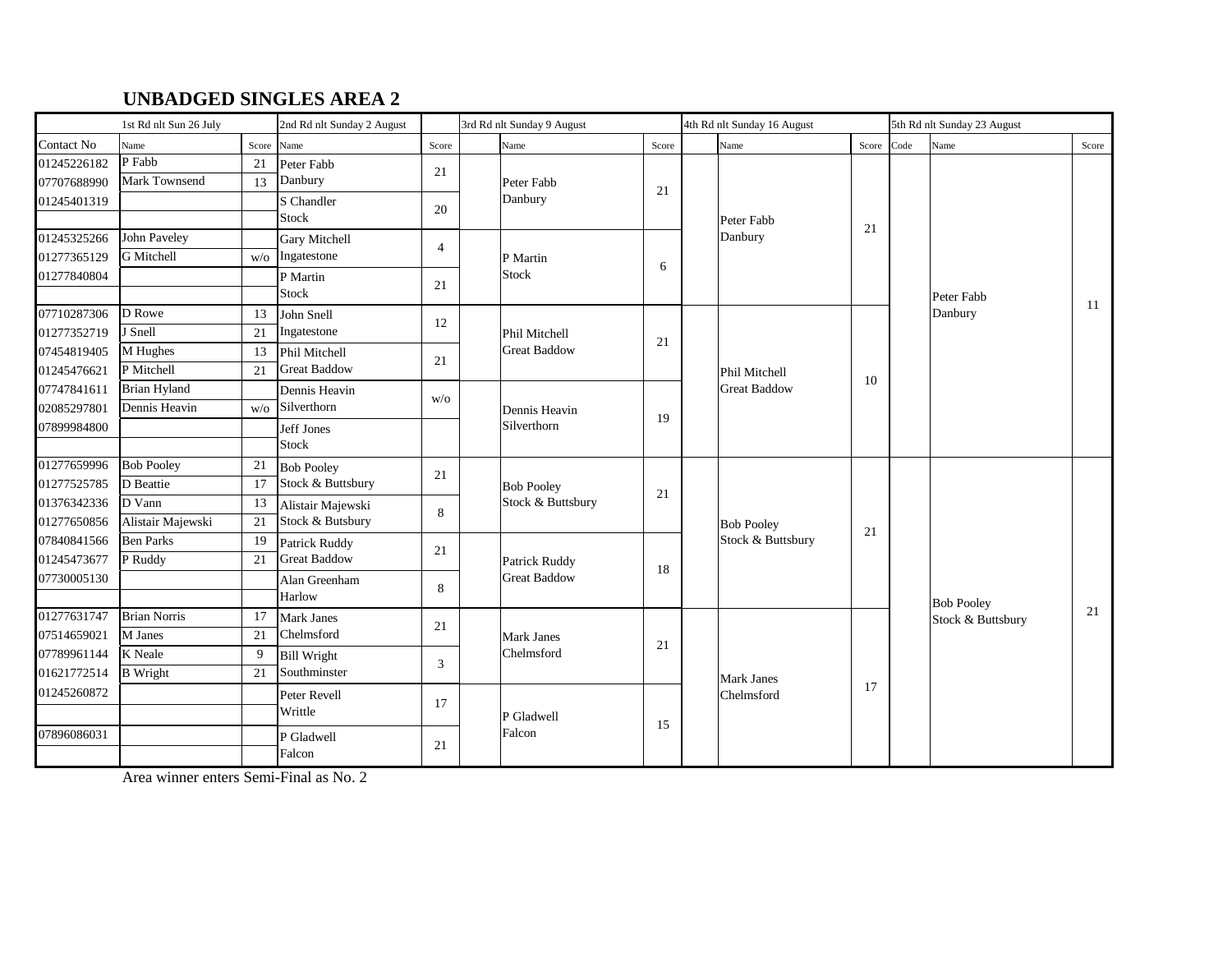## **UNBADGED SINGLES AREA 3A**

|                            | Prelim Rd nlt Sun 12 July |                      | 1st Rd nlt Sunday 26 July                   |                | 2nd Rd nlt Sunday 2 August |       |  | 3rd Rd nlt Sunday 9 August      |       |      | 4th Rd nlt Sunday 16 August |       |  |  |
|----------------------------|---------------------------|----------------------|---------------------------------------------|----------------|----------------------------|-------|--|---------------------------------|-------|------|-----------------------------|-------|--|--|
| Contact No                 |                           | Score                | Name                                        | Score          | Name                       | Score |  | Name                            | Score | Code | Name                        | Score |  |  |
| 07877051501                |                           |                      | <b>Roger Quinton</b><br>Romford             | 8              | Tony Allen                 |       |  |                                 |       |      |                             |       |  |  |
| 01708464503<br>07785550614 | Tony Allen<br>Peter Barry | 21<br>$\overline{4}$ | Tony Allen<br>Upminster                     | 21             | Upminster                  | 15    |  | Jerry Quy<br>Aldersbrook        | 21    |      |                             |       |  |  |
| 07983806732                |                           |                      | Jerry Quy<br>Aldersbrook                    | 21             | Jerry Quy                  | 21    |  |                                 |       |      |                             |       |  |  |
| 01277261308                | James Nolan               | 21                   | James Nolan<br>Brentwood                    | 6              | Aldersbrook                |       |  |                                 |       |      |                             |       |  |  |
| 07504298638                | <b>Steve Watkins</b>      | $\mathbf{8}$         |                                             |                |                            |       |  |                                 |       |      | Jerry Quy<br>Aldersbrook    | 21    |  |  |
| 01708438588                |                           |                      | Derek Smith<br>Romford                      | 21             | Derek Smith                | 20    |  |                                 |       |      |                             |       |  |  |
| 01708228677                | <b>Trevor Pedley</b>      | 21                   | <b>Trevor Pedley</b>                        | 6              | Romford                    |       |  |                                 |       |      |                             |       |  |  |
| 07708101780                | Ian Reese                 | 11                   | Brentwood                                   |                |                            |       |  | Phil Joslin                     | 10    |      |                             |       |  |  |
| 02085504075                | Maurice Bitton            | 10                   | Phil Joslin                                 | W/O            |                            |       |  | <b>Buckhurst Hill</b>           |       |      |                             |       |  |  |
| 02085249100                | Phil Joslin               | 21                   | <b>Buckhurst Hill</b>                       |                | Phil Joslin                | 21    |  |                                 |       |      |                             |       |  |  |
| 07850337451                |                           |                      | D Paton<br>Aldersbrook                      |                | Buckhurst Hill             |       |  |                                 |       |      |                             |       |  |  |
| 07751438637                | A Hales                   | 17                   | <b>Steve Klein</b><br><b>Buckhurst Hill</b> | 12             |                            |       |  |                                 |       |      |                             |       |  |  |
| 07771720620                | Steve Klein               | 21                   |                                             |                | David Barbone              | 17    |  |                                 |       |      |                             |       |  |  |
| 07801458912                |                           |                      | David Barbone<br><b>Brentwood</b>           | 21             | Brentwood                  |       |  | Nik Trueb<br><b>Kings Chase</b> | 21    |      |                             |       |  |  |
| 07368460265                |                           |                      | Nik Trueb<br>Kings Chase                    | 21             | Nik Trueb                  |       |  |                                 |       |      |                             |       |  |  |
| 02036598922                | Ken Cutts                 | 21                   | Ken Cutts                                   |                | Kings Chase                | 21    |  |                                 |       |      |                             |       |  |  |
| 07570814169                | Chris Dennis              | 12                   | Central Park                                | 12             |                            |       |  |                                 |       |      | Nik Trueb                   |       |  |  |
| 07862214054                |                           |                      | John Mara<br>Old Dagenham                   | 21             | John Mara                  |       |  |                                 |       |      | <b>Kings Chase</b>          | 15    |  |  |
| 01277226440                |                           |                      | R Theobold<br>Brentwood                     | $\overline{2}$ | Old Dagenham               | 18    |  | John Plunkett                   |       |      |                             |       |  |  |
| 02084784718                | John Plunkett             | 21                   | John Plunkett                               |                |                            |       |  | <b>Central Park</b>             | 10    |      |                             |       |  |  |
| 02085056527                | David Tomlinson           | 14                   | Central Park                                | W/O            | John Plunkett              |       |  |                                 |       |      |                             |       |  |  |
| 01708456521                |                           |                      | H Latchu<br><b>Haynes Park</b>              |                | <b>Central Park</b>        | 21    |  |                                 |       |      |                             |       |  |  |

Area winner enters Round 5 as No. 3A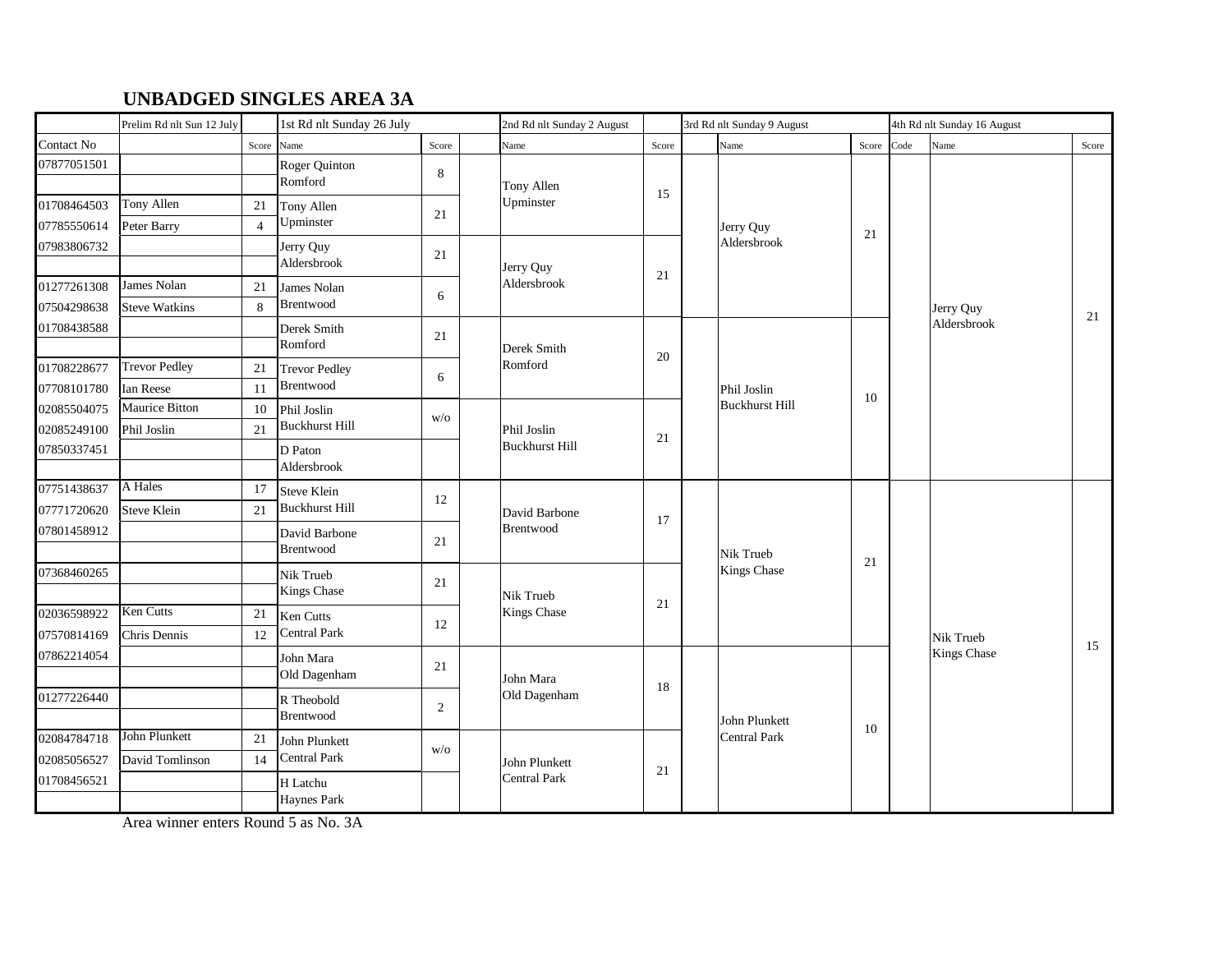## **UNBADGED SINGLES AREA 3B**

|                            | Prelim Rd nlt Sun 12 July         |          | 1st Rd nlt Sunday 26 July                    |                |                                           | 2nd Rd nlt Sunday 2 August |       | 3rd Rd nlt Sunday 9 August |                                |       | 4th Rd nlt Sunday 16 August |                                              |       |  |  |
|----------------------------|-----------------------------------|----------|----------------------------------------------|----------------|-------------------------------------------|----------------------------|-------|----------------------------|--------------------------------|-------|-----------------------------|----------------------------------------------|-------|--|--|
| Contact No                 |                                   | Score    | Name                                         | Score          |                                           | Name                       | Score |                            | Name                           | Score | Code                        | Name                                         | Score |  |  |
| 01277215173                |                                   |          | Dave Morris<br>Brentwood                     | W/O            |                                           | Dave Morris                | 17    |                            |                                |       |                             |                                              |       |  |  |
| 07960131465                |                                   |          | <b>Steve Plastow</b><br>Aldersbrook          |                |                                           | Brentwood                  |       |                            | Gary Burns<br>Wanstead Central | 21    |                             |                                              |       |  |  |
| 07961320540                |                                   |          | <b>Gary Burns</b><br><b>Wanstead Central</b> | 21             |                                           | <b>Gary Burns</b>          | 21    |                            |                                |       |                             |                                              |       |  |  |
| 01708476996                |                                   |          | Kevin Gill<br><b>Haynes Park</b>             | $\overline{2}$ |                                           | <b>Wanstead Central</b>    |       |                            |                                |       |                             | <b>Gary Burns</b><br><b>Wanstead Central</b> | 13    |  |  |
| 01277221918                |                                   |          | <b>Howard Styles</b>                         | 10             |                                           | Mark Newman                |       |                            |                                |       |                             |                                              |       |  |  |
| 07984085862                |                                   |          | Mark Newman<br><b>Wanstead Central</b>       | 21             | <b>Wanstead Central</b>                   | 21                         |       | Mark Newman                |                                |       |                             |                                              |       |  |  |
| 07745129966                |                                   |          | Alex Mair<br>Woodford                        | $\overline{4}$ |                                           | Kevin Reid<br>Woodford     |       |                            | Wanstead Central               | 10    |                             |                                              |       |  |  |
| 02085084858<br>07968994298 | <b>Brian Powell</b><br>Kevin Reid | 14<br>21 | Kevin Reid<br>Woodford                       | 21             |                                           |                            | 18    |                            |                                |       |                             |                                              |       |  |  |
| 01708446731<br>07960612494 | Martin Blackmore<br>M Costello    | 5<br>21  | Mark Costello<br>Kings Chase                 | 21             |                                           | Mark Costello              |       |                            |                                |       |                             |                                              |       |  |  |
| 07588697707                |                                   |          | Reg Martin<br>Old Dagenham                   | 15             |                                           | Kings Chase                | 5     |                            | Kenneth Eady                   | 21    |                             |                                              |       |  |  |
| 01277216521                |                                   |          | Mark Rose<br>Brentwood                       | $\mathbf{1}$   |                                           | Kenneth Eady               |       |                            | Kings Chase                    |       |                             |                                              |       |  |  |
|                            |                                   |          | Kenneth Eady<br><b>Kings Chase</b>           | 21             |                                           | Kings Chase                | 21    |                            |                                |       |                             | Kenneth Eady                                 |       |  |  |
|                            |                                   |          | D England<br>Kings Chase                     | 21             |                                           | D England                  |       |                            |                                |       |                             | <b>Kings Chase</b>                           | 21    |  |  |
| 07792010320                |                                   |          | Ted Vidler<br>Kings Chase                    | $\overline{2}$ | Kings Chase<br>Gary Grinstead<br>Elm Park |                            | 12    |                            | Gary Grinstead                 |       |                             |                                              |       |  |  |
| 07950908363<br>01708474868 | <b>Gary Grinstead</b><br>T Cooper | 21<br>14 | <b>Gary Grinstead</b><br>Elm Park            | 21             |                                           |                            |       |                            | Elm Park                       | 18    |                             |                                              |       |  |  |
| 07956139196<br>07907683375 | T Reeves<br>Jim Cossington        | W/O      | Jim Cossington<br>Old Dagenham               | 10             |                                           |                            | 21    |                            |                                |       |                             |                                              |       |  |  |

Area winner enters Round 5 as No. 3B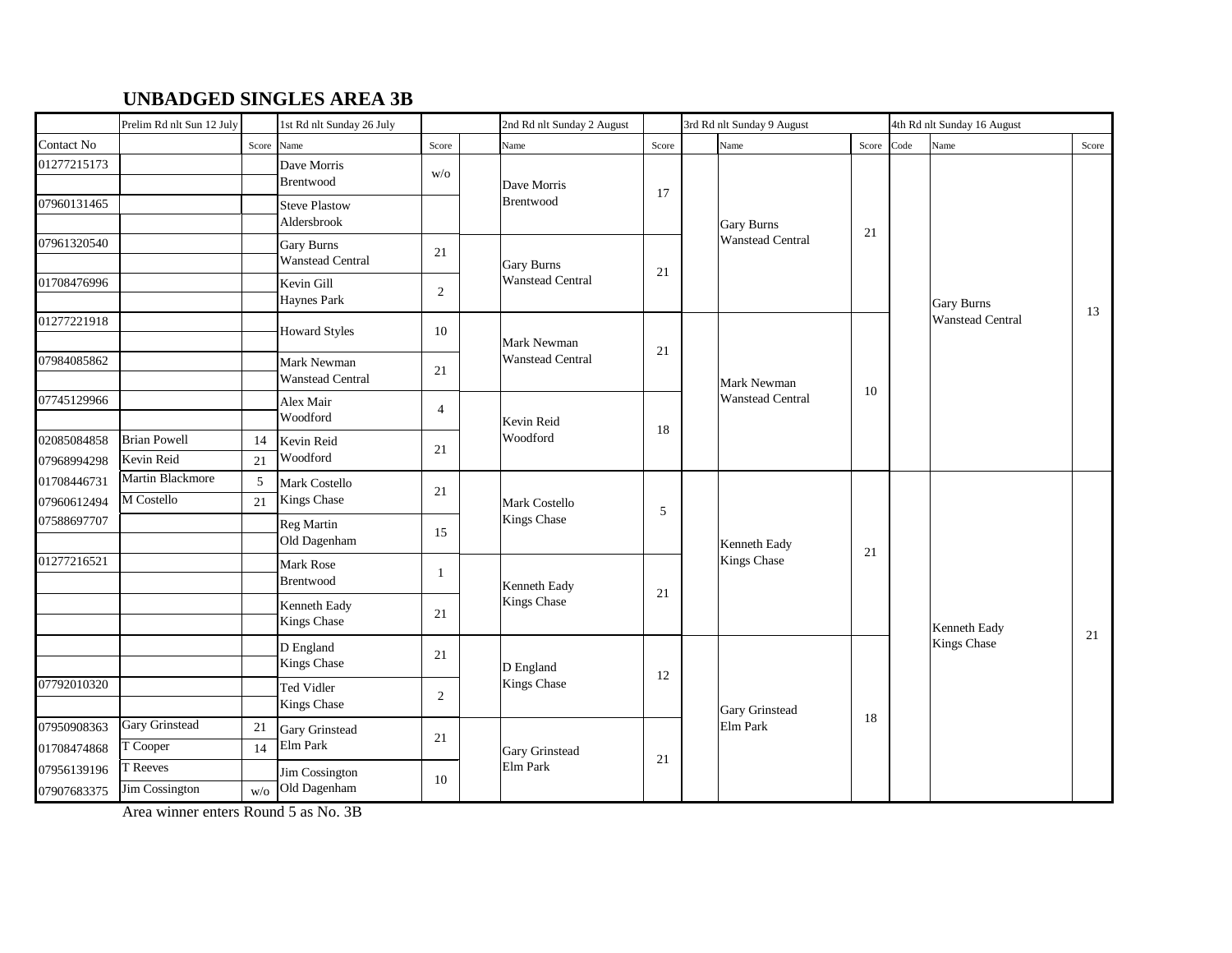#### **UNBADGED SINGLES AREA 4A**

| Contact No  |       | 1st Rd nlt Sunday 26 July                 |       | 2nd Rd nlt Sunday 2 August |       |  | 3rd Rd nlt Sunday 9 August                |            |  | 4th Rd nlt Sunday 16 August         |       |  |  |
|-------------|-------|-------------------------------------------|-------|----------------------------|-------|--|-------------------------------------------|------------|--|-------------------------------------|-------|--|--|
|             | Score | Name                                      | Score | Name                       | Score |  | Name                                      | Score Code |  | Name                                | Score |  |  |
| 01702559779 |       | Peter Janson<br>Hadleigh                  | 21    | Peter Janson               | 8     |  |                                           |            |  |                                     |       |  |  |
| 01702552662 |       | A Furne<br>Hadleigh                       | 20    | Hadleigh                   |       |  | John Crowe<br>Sth Benfleet & Canvey       | 21         |  |                                     |       |  |  |
| 07773959480 |       | John Crowe<br>Sth Benfleet & Canvey       | W/O   | John Crowe                 | 21    |  |                                           |            |  |                                     |       |  |  |
| 0774312296  |       | M Isaacs<br>Hadleigh                      |       | Sth Benfleet & Canvey      |       |  |                                           |            |  | John Crowe<br>Sth Benfleet & Canvey |       |  |  |
| 07511026284 |       | <b>G</b> Parker<br>Prittlewell            | 13    | <b>Steve Plested</b>       |       |  | Steve Plested<br>Fairwood                 |            |  |                                     | 17    |  |  |
| 07808191241 |       | <b>Steve Plested</b><br>Fairwood          | 21    | Fairwood                   | 21    |  |                                           |            |  |                                     |       |  |  |
| 01702870883 |       | <b>Martin Stevens</b><br><b>Belfairs</b>  | 21    | <b>Martin Stevens</b>      |       |  |                                           | 8          |  |                                     |       |  |  |
| 01268767513 |       | Dave Dale<br>Sth Benfleet & Canvey        | 14    | Belfairs                   | 15    |  |                                           |            |  |                                     |       |  |  |
| 01702206555 |       | <b>Ben Staines</b><br><b>Essex County</b> | W/O   | <b>Ben Staines</b>         |       |  | <b>Ben Staines</b><br><b>Essex County</b> |            |  |                                     |       |  |  |
| 07776131192 |       | Andy Eva<br>Sth Benfleet& Canvey          |       | <b>Essex County</b>        | 21    |  |                                           | 21         |  |                                     |       |  |  |
| 07738883194 |       | P Line<br>Pitsea                          | 10    | GaryTidd                   |       |  |                                           |            |  |                                     |       |  |  |
| 01702316481 |       | GaryTidd<br>Prittlewell                   | 21    | Prittlewell                | 9     |  |                                           |            |  | <b>Ben Staines</b>                  |       |  |  |
| 07939684011 |       | <b>Ryan Ramsey</b><br><b>Essex County</b> | 21    | Ryan Ramsey                |       |  |                                           |            |  | <b>Essex County</b>                 | 21    |  |  |
| 07925567977 |       | A Williams<br>Thurrock and Drums          | 2     | <b>Essex County</b>        | 21    |  | Ryan Ramsey                               |            |  |                                     |       |  |  |
| 07789912646 |       | Chris Morris<br>Sth Benfleet & Canvey     | 21    | Chris Morris               |       |  | <b>Essex County</b>                       | 19         |  |                                     |       |  |  |
| 01375644824 |       | <b>B</b> Hunter<br>Hadleigh               | 8     | Sth Benfleet & Canvey      | 16    |  |                                           |            |  |                                     |       |  |  |

Area winner enters Round 5 as No. 4A